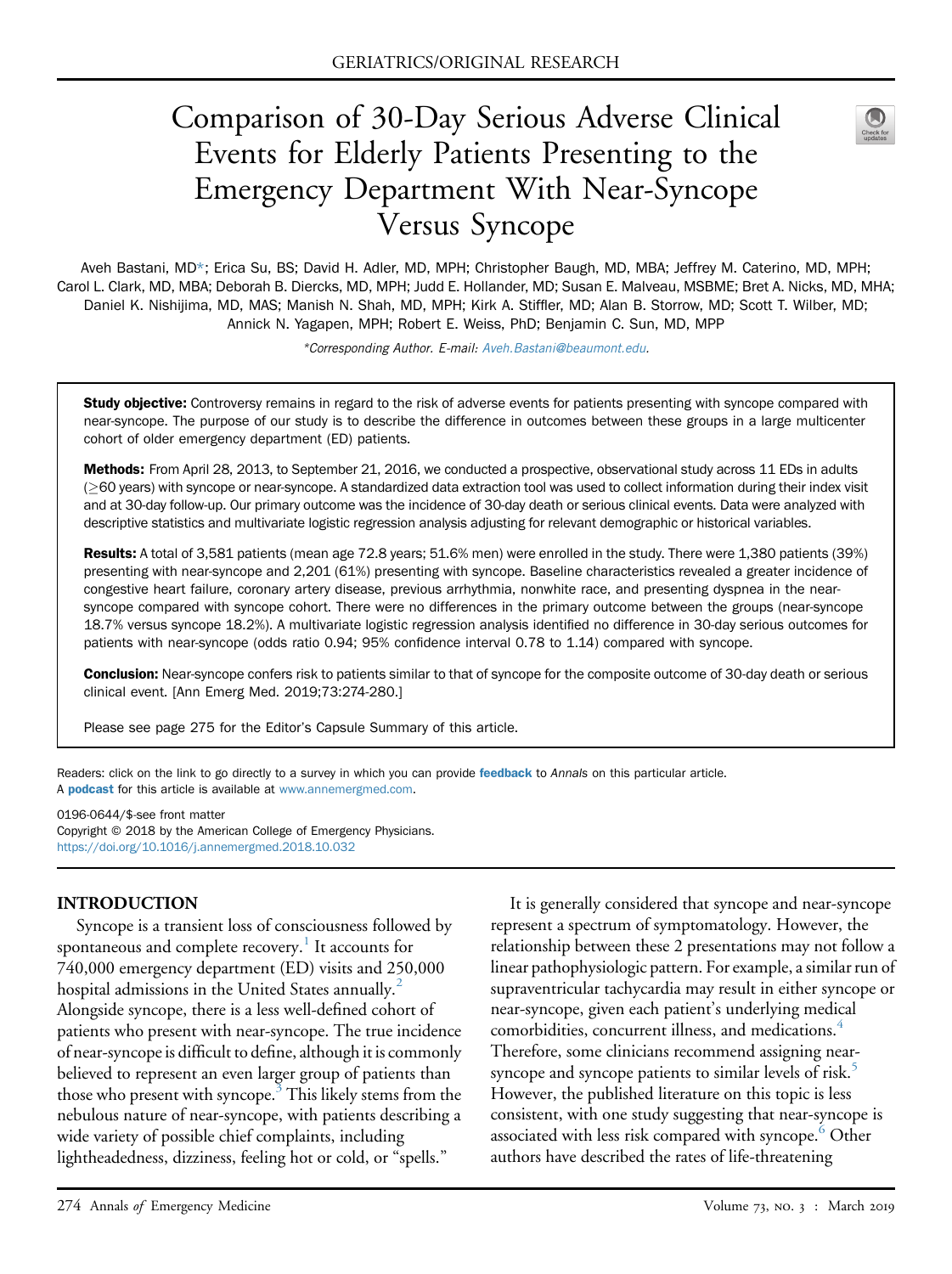### Editor's Capsule Summary

What is already known on this topic Near-syncope and syncope are common reasons for emergency department (ED) visits.

#### What question this study addressed

Do rates of death or serious clinical events at 30 days differ between patients who present to the ED with near-syncope versus syncope?

## What this study adds to our knowledge

Among 3,581 patients from 11 US EDs, rates of death or serious clinical events were similar for patients with near-syncope (18.7%) versus syncope (18.2%). Adjustment for other risk factors did not alter this finding.

How this is relevant to clinical practice

Near-syncope is as serious a presenting complaint as syncope and likely warrants a similar evaluation.

arrhythmias and disease to be equivalent between the groups.<sup>7</sup> These studies have been limited by single-center methodology or relatively small sample sizes. Achieving a more complete understanding of the risk associated with near-syncope would inform clinical decisionmaking.

Our study objective was to compare rates of death and serious clinical events between these 2 related chief complaints. We analyzed data from a large multicenter observational cohort including patients enrolled from both academic and community hospitals.

# MATERIALS AND METHODS

## Study Design

We conducted a multicenter prospective cohort study. The study was approved by the institutional review boards at all sites, and study staff obtained written, informed consent from all participating subjects or their legally authorized representatives.

## Selection of Participants

We conducted the study at 11 geographically distributed academic and community EDs in the United States between April 28, 2013, and September 21, 2016. We enrolled patients aged 60 years or older who presented with syncope or near-syncope as determined by the treating emergency physician. Syncope was defined as transient loss of consciousness, associated with postural loss

of tone, with immediate, spontaneous, and complete recovery. Near-syncope was defined as imminent sensation of syncope, but without loss of consciousness. Both nearsyncope and syncope patients with a presumptive cause of loss of consciousness because of seizure, stroke or transient ischemic attack, or hypoglycemia were excluded.<sup>8</sup> Patients who were intoxicated from alcohol or other drugs, hospice and do-not-resuscitate patients, patients requiring medial or electrical intervention to restore consciousness, and patients who were unable or unwilling to provide informed consent or follow-up information were also excluded.

All patients underwent standardized history, physical examination, and ECG testing by study protocol. ECGs were abstracted by study physicians  $(\kappa=0.8)$ .<sup>8</sup> An initial ECG result was considered abnormal in the presence of nonsinus rhythms (including paced rhythms), multiple premature ventricular contractions  $(>1)$ , sinus bradycardia (<41 beats/min), left or right ventricular hypertrophy, left or right axis deviation, short P-R interval (<100 ms), first-degree AV block (>200 ms), complete right or left bundle branch block, Brugada's pattern, delta waves, prolonged QRS interval (>120 ms), prolonged QTc interval (>450 ms), or Q/ST-T changes consistent with acute or chronic ischemia. We also collected in real time the overall emergency physician's predicted 30-day risk of mortality or adverse cardiac event in both cohorts. This variable had a range from 0% to 100% and served as a surrogate for the treating physician's subjective level of concern about the potential for a short-term adverse outcome.

Any additional diagnostic testing and management was performed at the discretion of the treating providers. Trained research assistants collected data variables consistent with reporting guidelines for ED-based syncope research, and patients directly reported symptoms.<sup>9</sup> We abstracted objective quantitative data, such as laboratory test results, from the electronic medical record. We collected data on all other variables from the treating physician (eg, comorbidities, medications). All data were compiled in a structured online database (REDCap) by trained research personnel.<sup>10</sup> Any missing or incomplete data were flagged by the database and resolved locally by the site investigator and coordinating center, where possible. Direct patient telephone contact and chart review 30 days after the index ED visit were performed either by the local research staff or centrally by the Oregon Health & Science University research team. Furthermore, study staff obtained outside hospital records if the patient had a visit to a facility different from that visited during the index ED visit.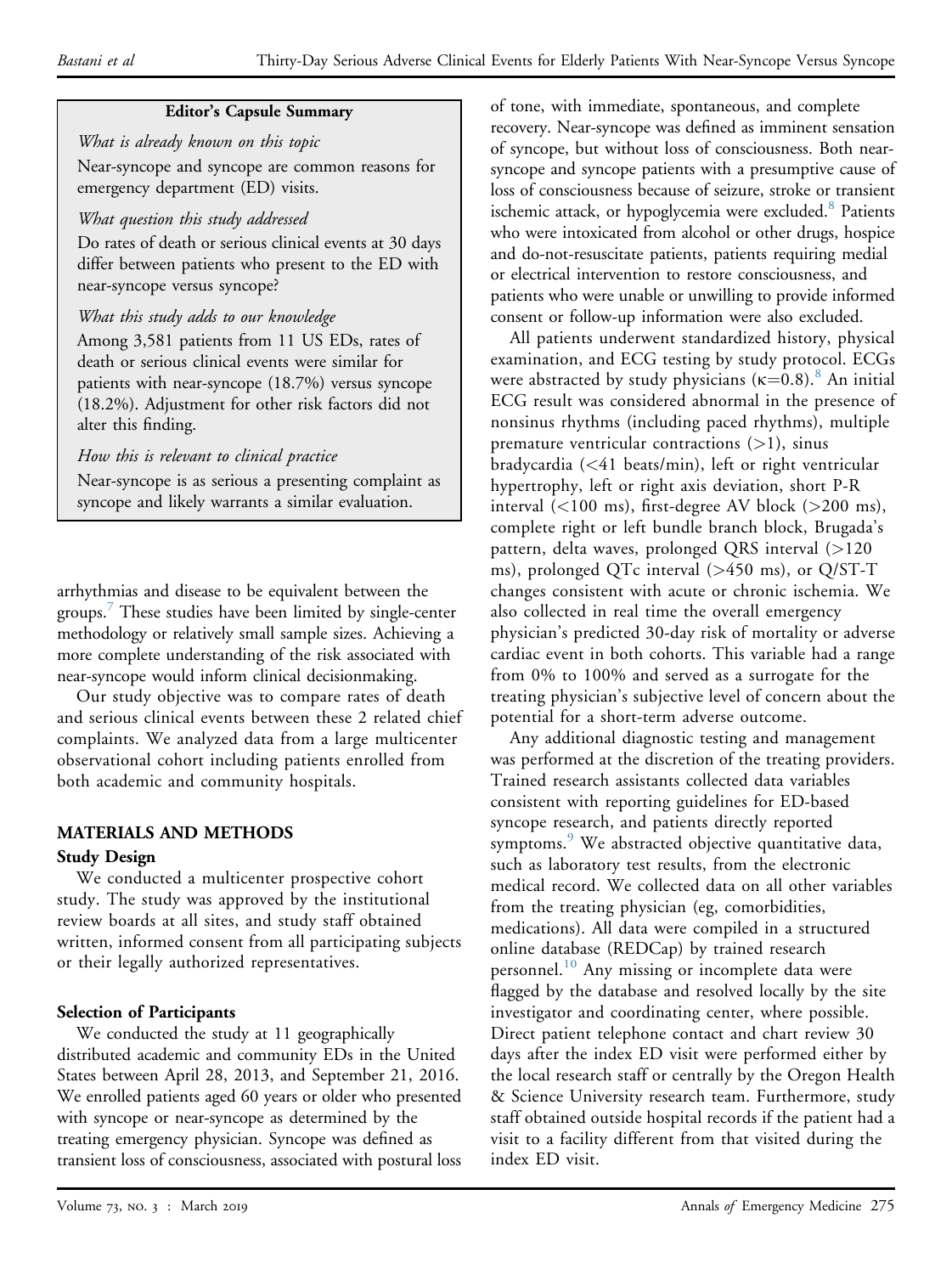## Outcome Measures

Our primary composite outcome included 30-day allcause mortality or serious clinical events. We used the 2017 American College of Cardiology/American Heart Association/Heart Rhythm Society guidelines to define serious clinical events, which included cardiac arrhythmias (ventricular fibrillation, ventricular tachycardia [>30 seconds or symptomatic], sick sinus disease with altered mental status, sinus pause >3 seconds, Mobitz type II atrioventricular block, complete heart block, symptomatic supraventricular tachycardia, symptomatic bradycardia, and pacemaker and implantable cardioverter/defibrillator malfunction), myocardial infarction, cardiac intervention (pacemaker or defibrillator placement, or coronary artery revascularization), new diagnosis of structural heart disease (eg, critical aortic stenosis), stroke, pulmonary embolism, aortic dissection, subarachnoid hemorrhage, cardiopulmonary resuscitation (CPR), internal hemorrhage or anemia, and recurrent fall or syncope resulting in major  $injury.<sup>11</sup>$ 

The exposure of interest was whether a patient experienced syncope or near-syncope. The exposure was based on the determination of the treating emergency physician. Additionally, we collected data on potential predictors of serious outcomes identified in a previous meta-analysis.<sup>12</sup> These included selected demographic characteristics, symptoms associated with syncope, comorbidities, physical examination findings, and initial ECG result.

## Primary Data Analysis

We generated baseline characteristics of the patient cohort, stratified by syncope versus near-syncope. To compare patients who experienced near-syncope with those who experienced syncope, we performed a multivariate logistic regression predicting 30-day serious clinical events, adjusting for sex, race, history of congestive heart failure, history of coronary artery disease, history of arrhythmia, abnormal ECG result, dyspnea, physician risk assessment, and hypotension. All statistical analyses were performed with  $R<sup>13</sup>$ 

## **RESULTS**

There were 6,930 subjects who met inclusion and exclusion criteria, of whom 3,686 (53.2%) consented and were enrolled in the study. The final cohort of 3,581 patients available for analysis excluded 105 who were lost to follow-up or withdrew after consent (Figure). Subjects had a mean age of 72.8 years (SD 9.0 years), 1,848 (51.6%) were men, and 2,974 (82.7%) were white. Characteristics of the study population, separated across both cohorts, are



Figure. Enrollment diagram. RA, Research associate; PI, principal investigator.

described in Table 1. Patients with a history of congestive heart failure, coronary artery disease, or arrhythmia and patients with complaints of dyspnea were more prevalent in the near-syncope group. In the syncope cohort, patients were more likely to be white and had a higher subjective risk assessment assigned to them by the emergency physician (9.8% versus 8.2%). There was no difference in the groups in regard to age, sex, initial ED ECG abnormality, or hospital length of stay.

All 30-day serious clinical outcomes are described in Table 2. A total of 658 30-day serious outcomes (18.4%) were present within the study cohort. This percentage was not different between the near-syncope and syncope groups, at 18.7% and 18.2%, respectively. There were no differences in major categories of serious clinical events (eg, arrhythmias) between the 2 groups. Certain serious clinical events are the prerequisite for other serious clinical events, such as a dysrhythmia leading to pacemaker or automatic implantable cardioverter-defibrillator placement. The overall number of these events was both infrequent and similar between both cohorts.

In the multivariate logistic regression analysis, we found no difference between near-syncope versus syncope (odds ratio 0.94; 95% confidence interval [CI] 0.78 to 1.14) (Table 3). History of arrhythmia, abnormal ECG result, and presence of dyspnea remained the highest predictors of 30-day serious clinical events, with odds ratios of 2.06 (95% CI 1.68 to 2.53), 1.74 (95% CI 1.42 to 2.15), and 1.78 (95% CI 1.44 to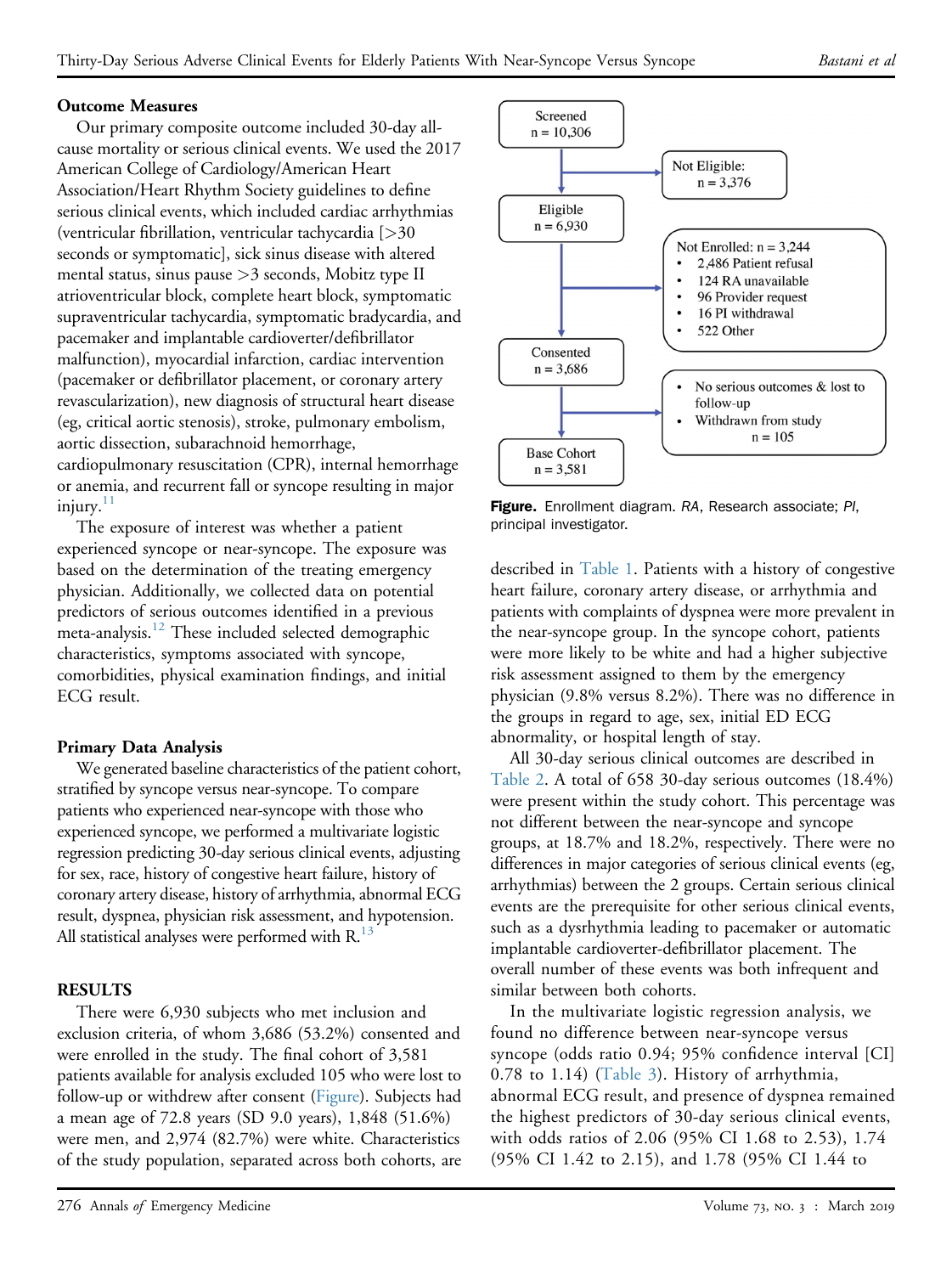#### Table 1. Study cohort characteristics.

|                                      | <b>Overall Cohort</b> | <b>Syncope</b>           | <b>Near-Syncope</b>   |
|--------------------------------------|-----------------------|--------------------------|-----------------------|
| Variable                             | $(n=3,581)$ , No. (%) | $(n=2,201)$ , No. $(\%)$ | $(n=1,380)$ , No. (%) |
| <b>Demographics</b>                  |                       |                          |                       |
| Age, mean (SD), y                    | 72.8 (9.0)            | 72.9 (9.04)              | 72.6(8.9)             |
| Age, y                               |                       |                          |                       |
| $60 - 69$                            | 1,539 (43.0)          | 926 (42.1)               | 613 (44.4)            |
| $70 - 79$                            | 1,156 (32.3)          | 720 (32.7)               | 436 (31.6)            |
| $80 - 89$                            | 729 (20.4)            | 449 (20.4)               | 280 (20.3)            |
| $>90$                                | 157(4.4)              | 106(4.8)                 | 51(3.7)               |
| Men                                  | 1,848 (51.6)          | $1,147$ (52.1)           | 701 (50.8)            |
| Race                                 |                       |                          |                       |
| White                                | 2,974 (83.5)          | 1,860 (84.9)             | 1,114(81.4)           |
| <b>Black</b>                         | 478 (13.4)            | 271 (12.4)               | 207 (15.1)            |
| Asian                                | 41(1.2)               | 26(1.2)                  | 15(1.1)               |
| Other                                | 67(1.9)               | 35(1.6)                  | 32(2.3)               |
| <b>History</b>                       |                       |                          |                       |
| Congestive heart failure             | 449 (12.5)            | 249 (11.3)               | 200 (14.5)            |
| Coronary artery disease              | 979 (27.4)            | 575 (26.1)               | 404 (29.3)            |
| Arrhythmia                           | 803 (22.4)            | 458 (20.8)               | 345 (25.0)            |
| Dyspnea                              | 747 (21.4)            | 384 (17.9)               | 363 (26.8)            |
| Hypotension                          | 382 (10.7)            | 220 (10.0)               | 162 (11.7)            |
| Abnormal ECG result                  | 1,948 (55.4)          | 1,180 (54.4)             | 768 (56.9)            |
| Physician risk assessment, mean (SD) | 9.2(13.2)             | 9.8(13.6)                | 8.2(12.5)             |
| Length of stay, h                    |                       |                          |                       |
| Admitted, mean (SD)                  | 96.4 (110.2)          | 98.4 (119.3)             | 92.5(90.5)            |
| Observed, mean (SD)                  | 36.4 (38.5)           | 36.9 (38.0)              | 35.6 (39.4)           |
| Discharged, mean (SD)                | 9.0(40.3)             | 12.0(55.3)               | 5.6(3.7)              |

2.19), respectively. Physician risk assessment for the possibility of a serious clinical event remained predictive in the multivariate analysis, with an odds ratio of 1.03 (95% CI 1.02 to 1.03).

## LIMITATIONS

There are some limitations in our study that need to be addressed. First, approximately half of eligible patients declined to participate in our study, introducing the potential for sampling bias. By including 11 geographically diverse sites into what is to our knowledge the largest study of syncope and near-syncope in the elderly in the United States to date, we hoped to mitigate the effects of any such bias. Second, the presence of nearsyncope was assigned by the treating physician. We did not assess interrater reliability of this assignment, and inconsistent assignment may introduce measurement bias. However, a previous study reported high interrater reliability ( $\kappa$ =0.88) in the determination of nearsyncope.<sup>7</sup> Finally, our study was limited to older adults and should be replicated in other populations.

## DISCUSSION

In our multisite observational cohort of older adults, we found that patients with a presentation of near-syncope had 30-day clinical event rates similar to those with syncope. Furthermore, the specific event types were similar between both groups. Also, despite a higher prevalence of cardiac comorbidities and dyspnea associated with a presentation of nearsyncope, treating physicians generally assigned a lower risk to patients with near-syncope. Our findings suggest that emergency physicians should manage older adults with near-syncope or syncope in a similar fashion.

Traditionally, the management of patients who present with a chief complaint of near-syncope encapsulates all the nuances and challenges within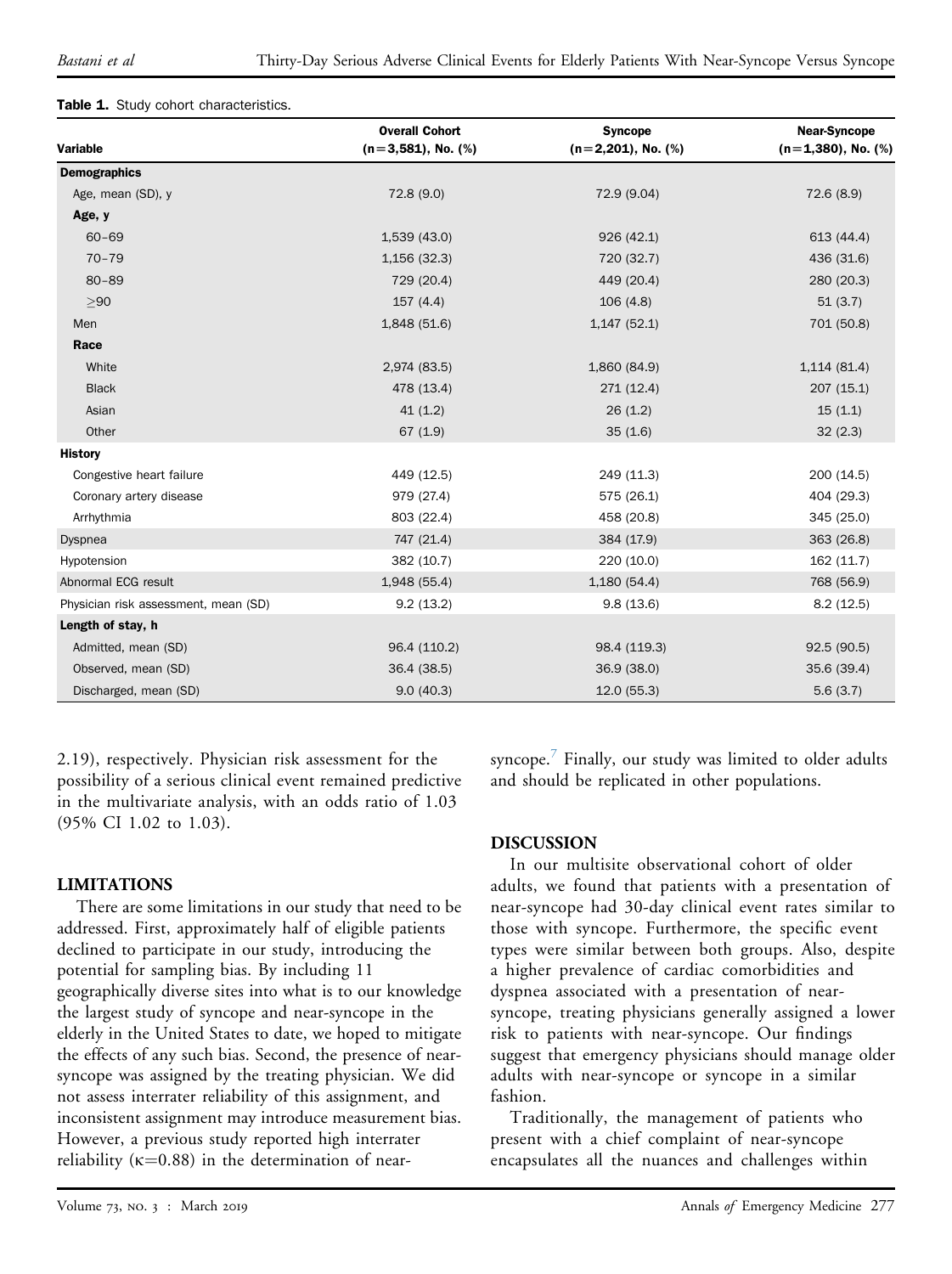#### Table 2. Serious clinical events outcomes stratified by near-syncope.

| <b>Outcome</b>                                                                         | <b>Overall Cohort</b><br>$(n=3,581)$ , No. $(\%)$ | <b>Syncope</b><br>$(n=2,201)$ , No. $(\%)$ | <b>Near-Syncope</b><br>$(n=1,380)$ , No. (%) |
|----------------------------------------------------------------------------------------|---------------------------------------------------|--------------------------------------------|----------------------------------------------|
| Any 30-day serious outcome                                                             | 658 (18.4)                                        | 400 (18.2)                                 | 258 (18.7)                                   |
| 30-day death                                                                           | 44(1.2)                                           | 31(1.4)                                    | 13(0.9)                                      |
| Serious cardiac arrhythmias                                                            |                                                   |                                            |                                              |
| Any arrhythmia                                                                         | 308(8.6)                                          | 188 (8.5)                                  | 120(8.7)                                     |
| Ventricular fibrillation                                                               | 8(0.2)                                            | 7(0.3)                                     | 1(0.1)                                       |
| Ventricular tachycardia (>30 s)                                                        | 15(0.4)                                           | 10(0.5)                                    | 5(0.4)                                       |
| Symptomatic ventricular tachycardia (<30 s)                                            | 17(0.5)                                           | 14(0.6)                                    | 3(0.2)                                       |
| Sick sinus disease with alternating sinus bradycardia and tachycardia                  | 23(0.6)                                           | 16(0.7)                                    | 7(0.5)                                       |
| Sinus pause $>3$ s                                                                     | 14(0.4)                                           | 12(0.5)                                    | 2(0.1)                                       |
| Mobitz II atrioventricular heart block                                                 | 12(0.3)                                           | 8(0.4)                                     | 4(0.3)                                       |
| Complete heart block                                                                   | 23(0.6)                                           | 18(0.8)                                    | 5(0.4)                                       |
| Symptomatic supraventricular tachycardia                                               | 149 (4.2)                                         | 73(3.3)                                    | 76 (5.5)                                     |
| Symptomatic bradycardia                                                                | 45(1.3)                                           | 29(1.3)                                    | 16(1.2)                                      |
| Pacemaker or implantable cardioverter-defibrillator malfunction<br>with cardiac pauses | 2(0.1)                                            | $\mathbf 1$                                | 1(0.1)                                       |
| <b>Other serious outcomes</b>                                                          |                                                   |                                            |                                              |
| Myocardial infarction                                                                  | 69 (1.9)                                          | 37(1.7)                                    | 32(2.3)                                      |
| Cardiac intervention                                                                   | 162(4.5)                                          | 108(4.9)                                   | 54 (3.9)                                     |
| New diagnosis of structural heart disease                                              | 36(1.0)                                           | 22(1.0)                                    | 14(1.0)                                      |
| <b>Stroke</b>                                                                          | 29(0.8)                                           | 15(0.7)                                    | 14(1.0)                                      |
| Pulmonary embolism                                                                     | 34(0.9)                                           | 15(0.7)                                    | 19(1.4)                                      |
| Aortic dissection                                                                      | $\mathbf 0$                                       | 0                                          | $\mathbf 0$                                  |
| Subarachnoid hemorrhage                                                                | 2(0.1)                                            | 1                                          | 1(0.1)                                       |
| CPR                                                                                    | 8(0.2)                                            | 4(0.2)                                     | 4(0.3)                                       |
| Internal hemorrhage/anemia                                                             | 169(4.7)                                          | 105(4.8)                                   | 64 (4.6)                                     |
| Recurrent syncope/fall resulting in major injury                                       | 12(0.3)                                           | 9(0.4)                                     | 3(0.2)                                       |

emergency medicine. The difficulty begins with the definition of near-syncope, also referred to as presyncope.<sup>7</sup> Near-syncope is typically described as the sense of "lightheadedness derived from feeling an

Table 3. Multivariable logistic regression model predicting 30-day composite serious outcomes.

| <b>Variables</b>                    | 0R   | 95% CI          |
|-------------------------------------|------|-----------------|
| Near-syncope                        | 0.94 | $(0.78 - 1.14)$ |
| Male sex                            | 1.19 | $(0.98 - 1.44)$ |
| Race (not white)                    | 0.75 | $(0.57 - 0.97)$ |
| History of congestive heart failure | 1.37 | $(1.05 - 1.78)$ |
| History of coronary artery disease  | 0.99 | $(0.80 - 1.23)$ |
| History of arrhythmia               | 2.06 | $(1.68 - 2.53)$ |
| Abnormal ECG result                 | 1.74 | $(1.42 - 2.15)$ |
| Dyspnea                             | 1.78 | $(1.44 - 2.19)$ |
| Physician risk assessment           | 1.03 | $(1.02 - 1.03)$ |
| Hypotension                         | 1.65 | $(1.26 - 2.15)$ |
| OR, Odds ratio.                     |      |                 |

impending loss of consciousness." The vagueness of this definition results in a wide variety of presenting complaints that must be sifted through to determine whether a patient's "lightheadedness," "dizziness," "not feeling right," or "unsteadiness" can definitively be categorized as a near-syncopal event.<sup>14</sup> Even standard emergency medicine reference material is ambiguous about where to present a discussion of near-syncope, placing it under the categories of vertigo, syncope, seizure, and dysrhythmia.<sup>15</sup> In contrast to nearsyncope, the presence or absence of a syncopal event is usually more definitive. This results in the apparent alignment of near-syncope and syncope across a spectrum of disease, with near-syncope appearing definitionally less malicious than syncope.

Our study's results should recalibrate the emergency physician's intuitions in regard to the expected risk of 30-day serious clinical events for near-syncope patients. Although certain outcomes, such as symptomatic supraventricular tachycardia, appear to occur more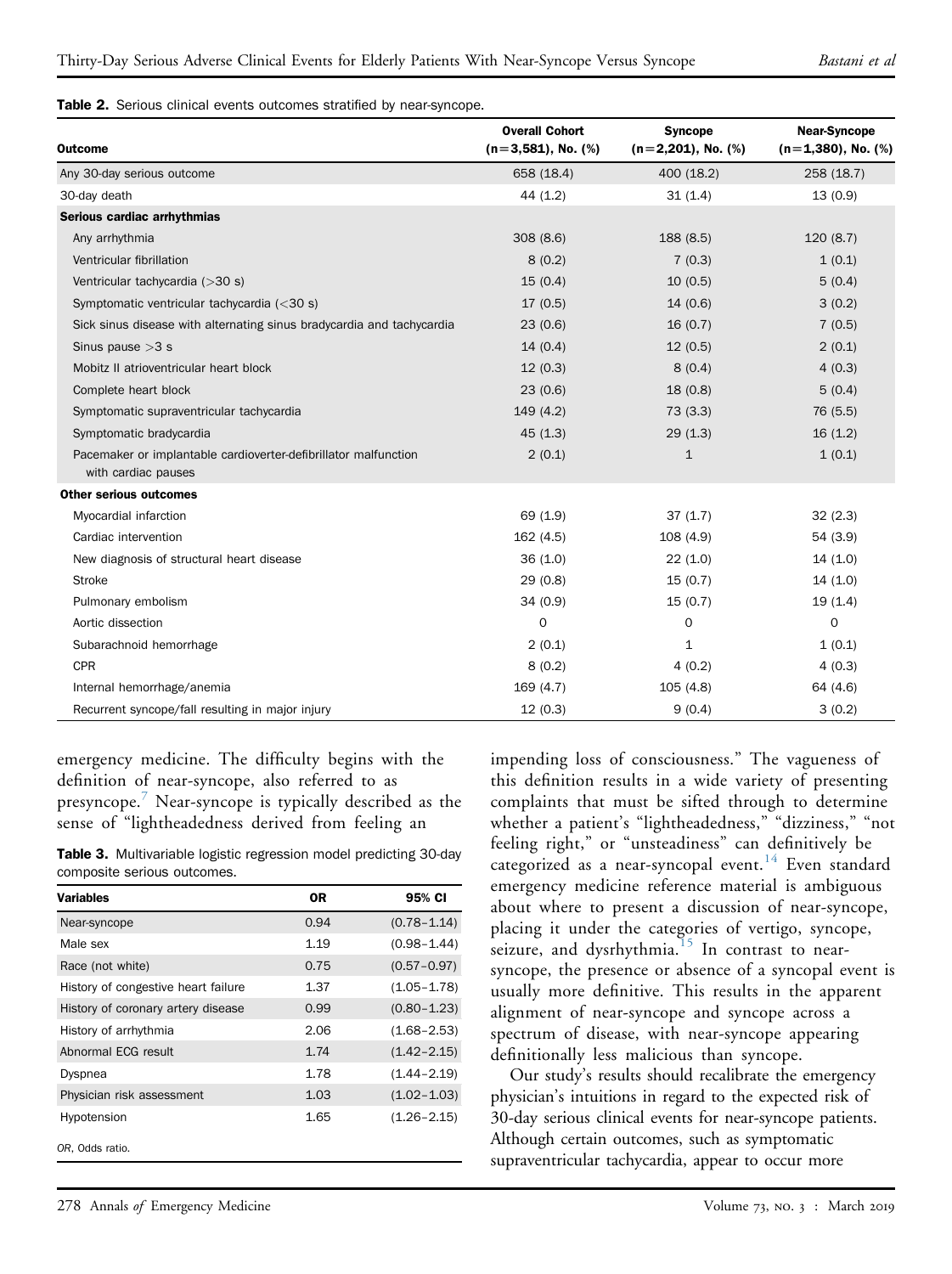frequently in near-syncope versus syncope (5.5% to 3.3%), there is very little difference across all major outcomes in this older population. Previous studies have reported conflicting results, and near-syncope has been considered inherently difficult to study, given the nebulous nature of the presentation. Traditionally, the literature in regard to the risk assessment was extrapolated from authors studying syncope and secondarily reporting on their near-syncope outcomes.<sup>16,17</sup> For example, in 2001 Krahn et al<sup>18</sup> studied patients with unexplained syncope who received implanted loop recorders. They noted that patients who continued to experience syncope were more likely to have an arrhythmia identified than those who reported near-syncope (64% versus 25%). Although the difference between these groups appears definitive, the ED patient does not typically provide this level of pretest probability for disease (ie, repeated episodes of unexplained syncope stable enough to be evaluated in the outpatient setting).

Some of the literature has attempted to evaluate nearsyncope more directly. In 2009, Sun et al $^{\circ}$  conducted a chart review of 2,871 ED patients across 3 hospitals and identified that near-syncope was associated with lower risk compared with syncope. In contrast, in 2012 Grossman et al<sup>5</sup> studied 244 patients at a single site and found similar outcomes between patients with nearsyncope and syncope. These authors observed that despite similar outcome rates, near-syncope patients were discharged more frequently. Finally, in 2015 Thiruganasambandamoorthy et al conducted a prospective observational study of 881 near-syncope patients and assessed for 30-day serious outcomes.<sup>7</sup> They noted that 5.1% of their patients had serious outcomes and that 1.7% of their cohort had serious outcomes occurring outside of the hospital. Notwithstanding their low serious adverse event rate because of broader inclusion criteria (5.1% versus 18.1%), the authors confirmed that emergency care providers have difficulty in risk stratifying near-syncope patients. Emergency physicians had difficulty in predicting whether near-syncope patients would experience a serious outcome (area under the receiver operating characteristic curve  $0.58$ ).<sup>7</sup>

This tendency to underappreciate the risk of shortterm serious clinical events in near-syncope patients was evident in our own analysis. Even after correcting for other variables, the emergency physicians' subjective assessment in regard to the likelihood of 30-day serious adverse events undervalued the risk of near-syncope. Our study attempted to clarify near-syncope's role as alongside rather than behind syncope in predicting 30 day serious clinical events. Following the guidelines laid out by the First International Workshop on Syncope Risk Stratification in the Emergency Department, we conducted the largest multicenter prospective observational study of near-syncope and syncope patients to date, to our knowledge.<sup>19</sup> The results of this analysis erode any meaningful difference in patient risk afforded by either chief complaint. Also, the individual risk to any single patient cannot be determined by the broad nature of the claims made through this study. The emergency physician, as always, must evaluate each patient according to his or her unique clinical situation.

In summary, there was no significant difference in the 30-day composite outcome of death or serious clinical events between older patients presenting to EDs with either near-syncope or syncope. Clinicians should consider using a similar risk-stratification and management approach to both near-syncope and syncope.

Supervising editor: Timothy F. Platts-Mills, MD, MSc. Specific detailed information about possible conflict of interest for individual editors is available at https://www.annemergmed.com/ editors.

Author affiliations: From the Department of Emergency Medicine, William Beaumont Hospital–Troy, Troy, MI (Bastani); the Department of Biostatistics, University of California Los Angeles Fielding School of Public Health, Los Angeles, CA (Su, Weiss); the Department of Emergency Medicine, University of Rochester, Rochester, NY (Adler, Shah); Brigham and Women's Hospital, Harvard University, Boston, MA (Baugh); the Department of Emergency Medicine, The Ohio State University Wexner Medical Center, Columbus, OH (Caterino); the Department of Emergency Medicine, William Beaumont Hospital–Royal Oak, Royal Oak, MI (Clark); the Department of Emergency Medicine, University of Texas–Southwestern, Dallas, TX (Diercks); the Department of Emergency Medicine, Thomas Jefferson University Hospital, Philadelphia, PA (Hollander); the Center for Policy and Research in Emergency Medicine, Department of Emergency Medicine, Oregon Health & Science University, Portland, OR (Malveau, Yagapen, Sun); the Department of Emergency Medicine, Wake Forest School of Medicine, Winston-Salem, NC (Nicks); the Department of Emergency Medicine, University of California Davis School of Medicine, Sacramento, CA (Nishijima); the Department of Emergency Medicine, Northeast Ohio Medical University, Rootstown, OH (Stiffler, Wilber); and the Department of Emergency Medicine, Vanderbilt University Medical Center, Nashville, TN (Storrow).

Author contributions: BCS conceived the study, designed the trial, and obtained research funding. ANY and BCS supervised the conduct of the trial and data collection. All authors undertook recruitment of participating centers and patients and managed the data, including quality control. AB, ES, REW, and BCS provided statistical advice on study design and analyzed the data. AB drafted the article, and all authors contributed substantially to its revision. AB takes responsibility for the paper as a whole.